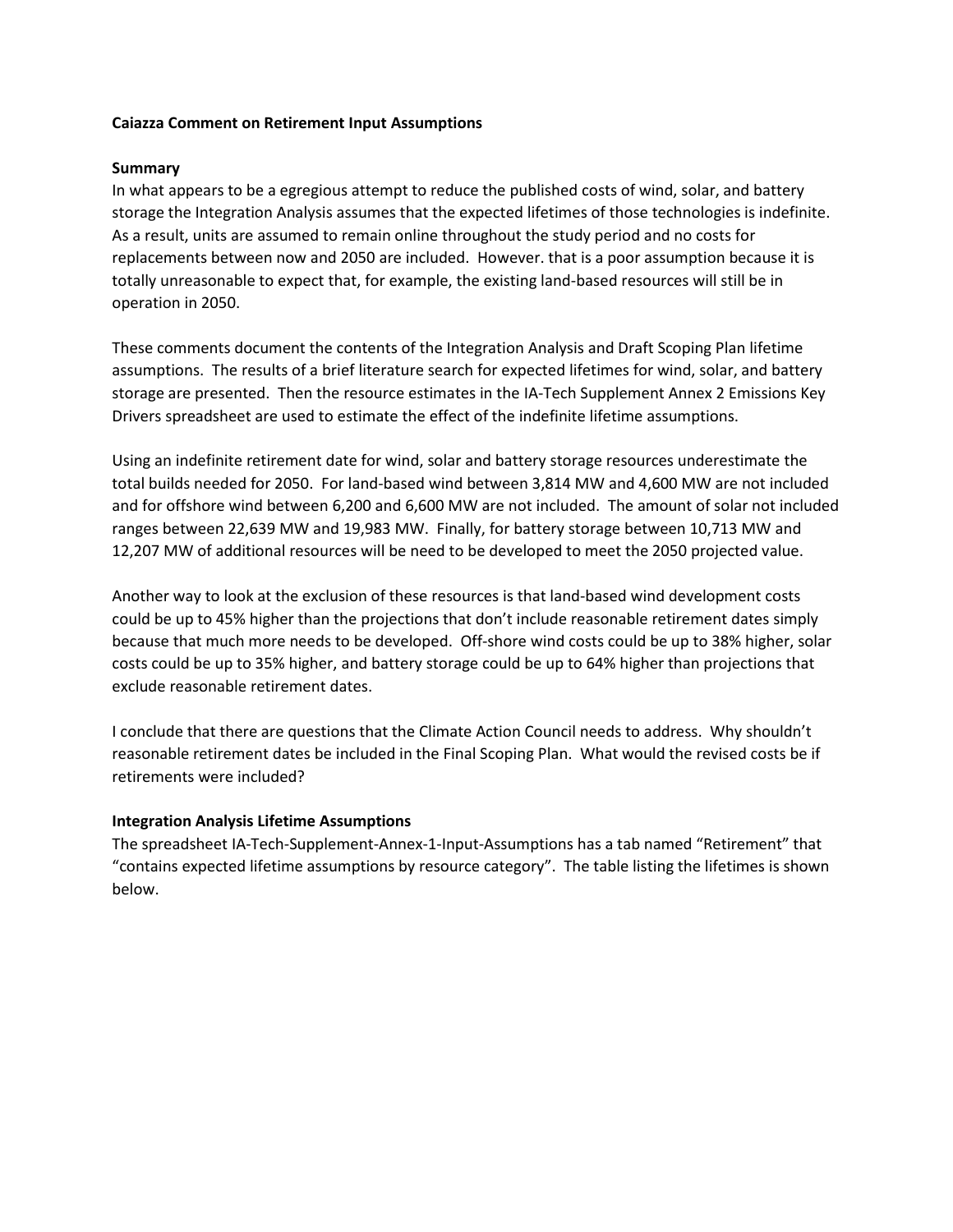|                          | <b>Lifetime Assumptions</b> |
|--------------------------|-----------------------------|
| <b>Resource Category</b> | Lifetime (years)*           |
| Hydro                    | Indefinite                  |
| Wind                     | Indefinite                  |
| Solar                    | Indefinite                  |
| <b>Nuclear</b>           | $60/80**$                   |
| <b>Biomass</b>           | 60                          |
| Storage                  | Indefinite                  |
| Fuel Oil Peaker***       | 60                          |
| <b>Gas CCGT</b>          | 60                          |
| Gas Peaker***            | 60                          |

# Lifetime Assumptions by Resource Category

### Table Notes:

\* Resources with "indefinite" lifetimes are assumed to remain online throughout the study period.

\*\* The license expiration of upstate nuclear units is determined as part of scenario definitions.

\*\*\*Select units in NYISO zones J and K that are expected to retire as a result of the DEC NOx emissions rule are assumed offline by the start of 2025, based on the 2021 Gold Book.

Units that hit their 60 year lifetime threshold by 2025 but that have not yet announced retirement plans are kept online through model year 2025, due to the time it takes to complete retirement studies. The 60-year retirement threshold is not enforced in downstate NY until 2035, to ensure local reliability is maintained in the near term. This analysis enforced LCRs in each capacity zone but did not study more detailed local reliability issues.

The reason for this comment is that the lifetime assumption for hydro, wind, solar, and storage are listed as indefinite. While that may be true for hydro it is an inappropriate assumption for wind, solar and energy storage. The question: Was that assumption incorporated into the cost projections?

### **Other Wind, Solar, and Energy Storage Expected Lifetimes**

In this section I list the results of a quick internet search of wind, solar, and energy storage technologies.

**[According to TWI:](https://www.twi-global.com/technical-knowledge/faqs/how-long-do-wind-turbines-last)** A good quality, modern wind turbine will generally last for 20 years**,** although this can be [extended to 25 years or longer](https://www.twi-global.com/technical-knowledge/faqs/how-long-do-wind-turbines-last#CantheirLifetimebeExtended) depending on environmental factors and the correct maintenance procedures being followed. However, the maintenance costs will increase as the structure ages. The Electricity Markets & Policy group at Berkeley Lab [claims](https://emp.lbl.gov/news/new-study-finds-expected-useful-life-wind): "Our interest was in better understanding how expectations for useful life have changed over time, as the wind industry has matured. We find that most wind project developers, sponsors and long-term owners have increased project-life assumptions, from a typical term of ~20 years in the early 2000s to ~25 years by the mid-2010s and ~30 years more recently. Current assumptions range from 25 to 40 years, with most respondents citing 30 years". However, there is a difference between design life and actual lifetimes. [Energy Follower](https://energyfollower.com/how-long-do-wind-turbines-last/) explains that "There is very little data on modern turbines reaching their life expectancy so it is largely unknown how long they will be operable. Moder[n wind turbines have over 8,000 parts](https://blog.ucsusa.org/) (broken down [into three major](https://energyfollower.com/parts-of-a-wind-turbine/)  [components\)](https://energyfollower.com/parts-of-a-wind-turbine/) and blades as long as 262 feet, the same length as the wingspan of an Airbus. With higher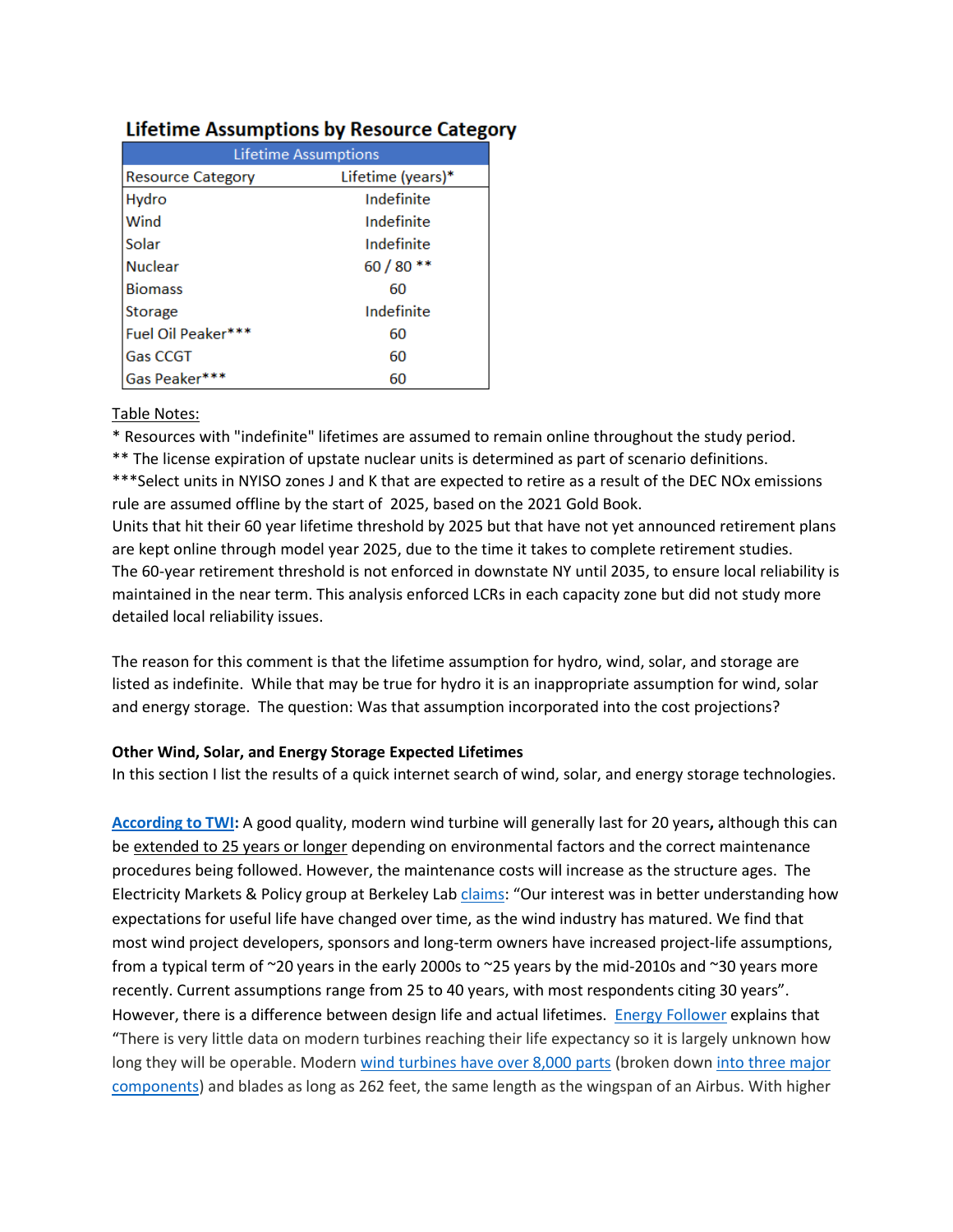efficiency modern turbines due to additional electronic components and a more powerful and massive design, there is a higher chance of something going wrong with more potential points of failure and overall added stress and load on the structure."

There is less information available for utility-scale photovoltaic systems. The Electricity Markets & Policy group at Berkeley La[b claims](https://emp.lbl.gov/news/new-study-finds-increase-expected-useful-life): "Solar project developers, sponsors, long-term owners, and consultants have increased project-life assumptions over time, from an average of ~21.5 years in 2007 to ~32.5 years in 2019. Current assumptions range from 25 years to more than 35 years depending on the organization; 17 out of 19 organizations from which data were obtained use 30 years or more." It is not clear to me why these expectations are so high when it known that photovoltaic cells degrade over time. The National Renewable Energy Lab [concluded:](https://www.nrel.gov/docs/fy12osti/51664.pdf)

A history of degradation rates using field tests reported in the literature during the last 40 years has been summarized. Nearly 2000 degradation rates, measured on individual modules or entire systems, have been assembled from the literature and show a mean degradation rate of 0·8%/year and a median value of 0·5%/year. The majority, 78% of all data, reported a degradation rate of <1% per year.

There is even less information available for utility-scale energy storage systems. Another National Renewable Energy Lab [analysis](https://www.nrel.gov/docs/fy17osti/67102.pdf) did an example scenario:

An example scenario was simulated wherein an integrated battery-PV system was controlled in self-consumption mode, attempting to minimize energy exchanged with the grid. For this application, battery lifetimes ranging from 7-10 years may be expected. Without active thermal management, 7 years lifetime is possible provided the battery is cycled within a restricted 47% DOD operating range. With active thermal management, 10 years lifetime is possible provided the battery is cycled within a restricted 54% operating range.

I found [one other reference](https://cleanenergygrid.org/wp-content/uploads/2014/08/Grid-Scale-Storage.pdf) that claimed that listed different types of chemical battery lifetimes between 5 and 15 years.

#### **Integration Analysis Implications**

I searched the Draft Scoping Plan for the term "retirement" and could not find any documentation for the rationale used to assume that wind, solar, and energy storage have indefinite lifetimes. I recommend that the Final Scoping Plan incorporate documentation explain the retirement rationale because as I show below there are implications for the cost projections.

I have attached m[y annotated version](https://pragmaticenvironmentalistofnewyork.files.wordpress.com/2022/06/appendix-g-carbon-free-electric-supply.pdf) of the Draft Scoping Plan description in the section "Carbon-Free Electric Supply" in Appendix G Section I that starts at page 42. The only annotation addition is an extracted copy of the actual data in the figures that list capacity (MW) and generation (GWh) in that section that are based on data in the IA-Tech Supplement Annex 2 Emissions Key Drivers spreadsheet.

The following tables list the capacities for the Integration Analysis fuel mix categories for the Reference Case (Table 1), Scenario 2: Strategic Use of Low-Carbon Fuels (Table 2), Scenario 3: Accelerated Transition Away from Combustion (Table 3), and Scenario 4: Beyond 85% Reduction.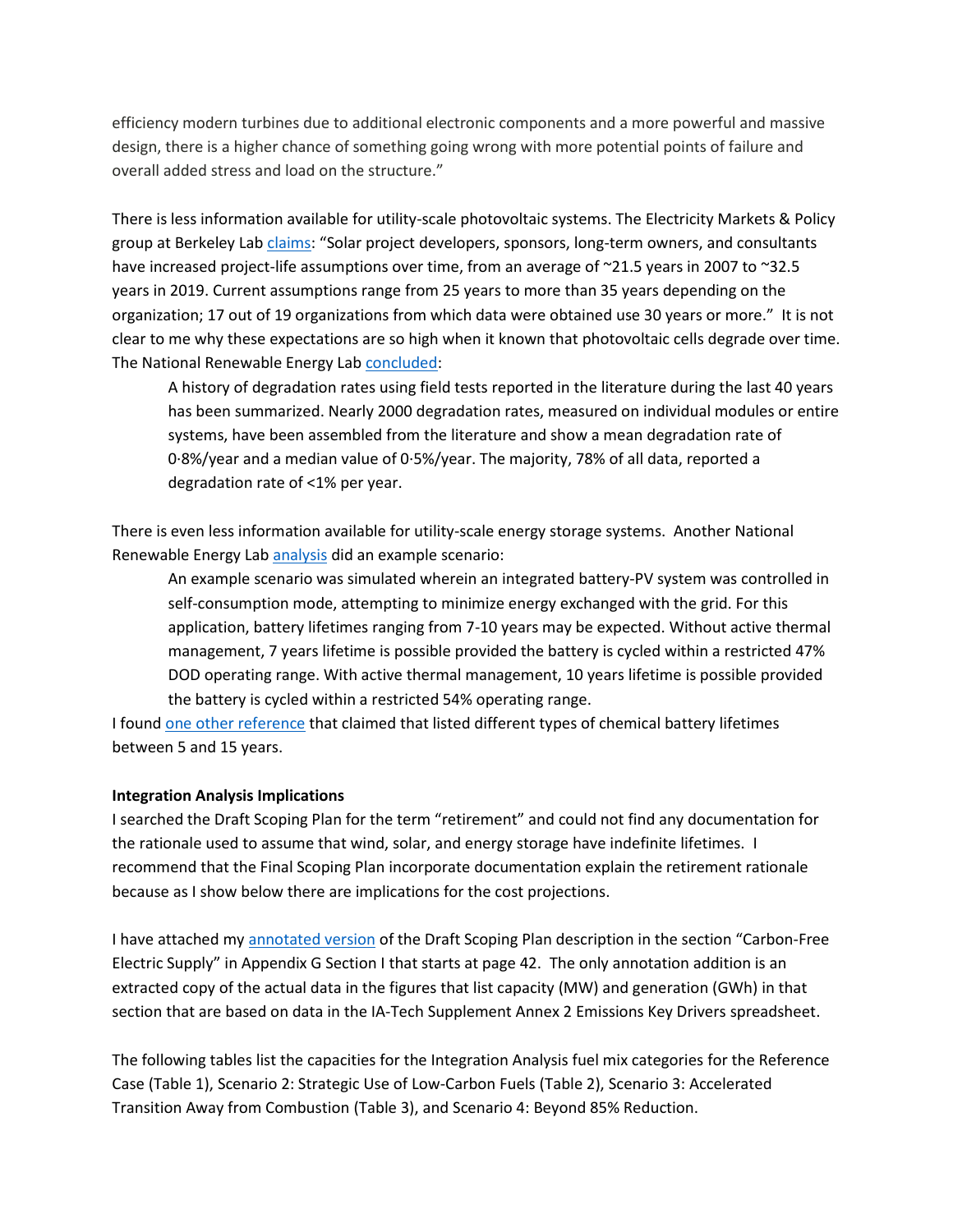| <b>Reference Case</b>     | 2020   | 2025   | 2030   | 2035   | 2040   | 2045   | 2050   |
|---------------------------|--------|--------|--------|--------|--------|--------|--------|
| <b>Nuclear</b>            | 4,860  | 3,355  | 2,135  | 1,287  | 1,287  | 1,287  |        |
| Gas & FO                  | 26,388 | 25,775 | 20,756 | 15,352 | 16,319 | 17,822 | 18,639 |
| Zero-Carbon Firm Resource |        |        |        |        |        |        |        |
| <b>Biomass</b>            | 327    | 327    | 327    | 327    | 327    | 275    | 178    |
| In-State Hydro            | 4,269  | 4,269  | 4,610  | 4,610  | 4,610  | 4,610  | 4,610  |
| Hydro Imports (Existing)  | 1,485  | 1,485  | 1,485  | 1,485  | 1,485  | 1,485  | 1,485  |
| Hydro Imports (New)       |        |        | 1,250  | 1,250  | 1,250  | 1,250  | 1,250  |
| Wind                      | 1,917  | 3,292  | 3,787  | 3,787  | 3,787  | 3,787  | 3,787  |
| <b>Wind Imports</b>       |        |        |        |        |        |        |        |
| Wind Offshore             |        | 1,826  | 6,200  | 9,000  | 9,000  | 9,000  | 9,000  |
| <b>Solar</b>              | 2,592  | 8,201  | 13,644 | 14,387 | 14,661 | 14,942 | 19,956 |
| <b>Battery Storage</b>    | 750    | 1,500  | 3,000  | 4,655  | 4,872  | 5,123  | 8,225  |
| <b>Pumped Storage</b>     | 1,435  | 1,435  | 1,435  | 1,435  | 1,435  | 1,435  | 1,435  |
| Total                     | 44,023 | 51,467 | 58,629 | 57,576 | 59,033 | 61,017 | 68,565 |

## **Table 1: Reference Case Summary Fuel Mix Capacity (MW)**

## **Table 2: Scenario 2 Summary Fuel Mix Capacity (MW)**

| <b>Scenario 2</b>         | 2020   | 2025   | 2030   | 2035   | 2040    | 2045    | 2050    |
|---------------------------|--------|--------|--------|--------|---------|---------|---------|
| Nuclear                   | 4,860  | 3,355  | 3,355  | 3,355  | 3,355   | 3,355   | 2,135   |
| Gas & FO                  | 26,388 | 25,775 | 21,579 | 18,078 |         |         |         |
| Zero-Carbon Firm Resource |        |        |        |        | 21,015  | 21,576  | 21,290  |
| <b>Biomass</b>            | 327    | 327    | 327    | 327    | 327     | 275     | 178     |
| In-State Hydro            | 4,269  | 4,269  | 4,610  | 4,610  | 4,613   | 4,613   | 4,613   |
| Hydro Imports (Existing)  | 1,485  | 1,485  | 1,485  | 1,485  | 1,485   | 1,485   | 1,485   |
| Hydro Imports (New)       |        |        | 1,250  | 1,250  | 1,250   | 1,250   | 1,250   |
| Wind                      | 1,917  | 3,292  | 3,814  | 4,263  | 5,845   | 7,781   | 9,445   |
| <b>Wind Imports</b>       |        |        | 1,760  | 5,796  | 6,397   | 6,397   | 6,397   |
| Wind_Offshore             |        | 1,826  | 6,200  | 9,906  | 14,364  | 16,393  | 16,393  |
| Solar                     | 2,592  | 8,201  | 18,852 | 28,994 | 43,432  | 53,089  | 64,621  |
| <b>Battery Storage</b>    | 750    | 1,500  | 3,000  | 5,791  | 10,713  | 17,046  | 21,465  |
| <b>Pumped Storage</b>     | 1,435  | 1,435  | 1,435  | 1,435  | 1,435   | 1,435   | 1,435   |
| Total                     | 44,023 | 51,467 | 67,667 | 85,292 | 114,232 | 134,694 | 150,707 |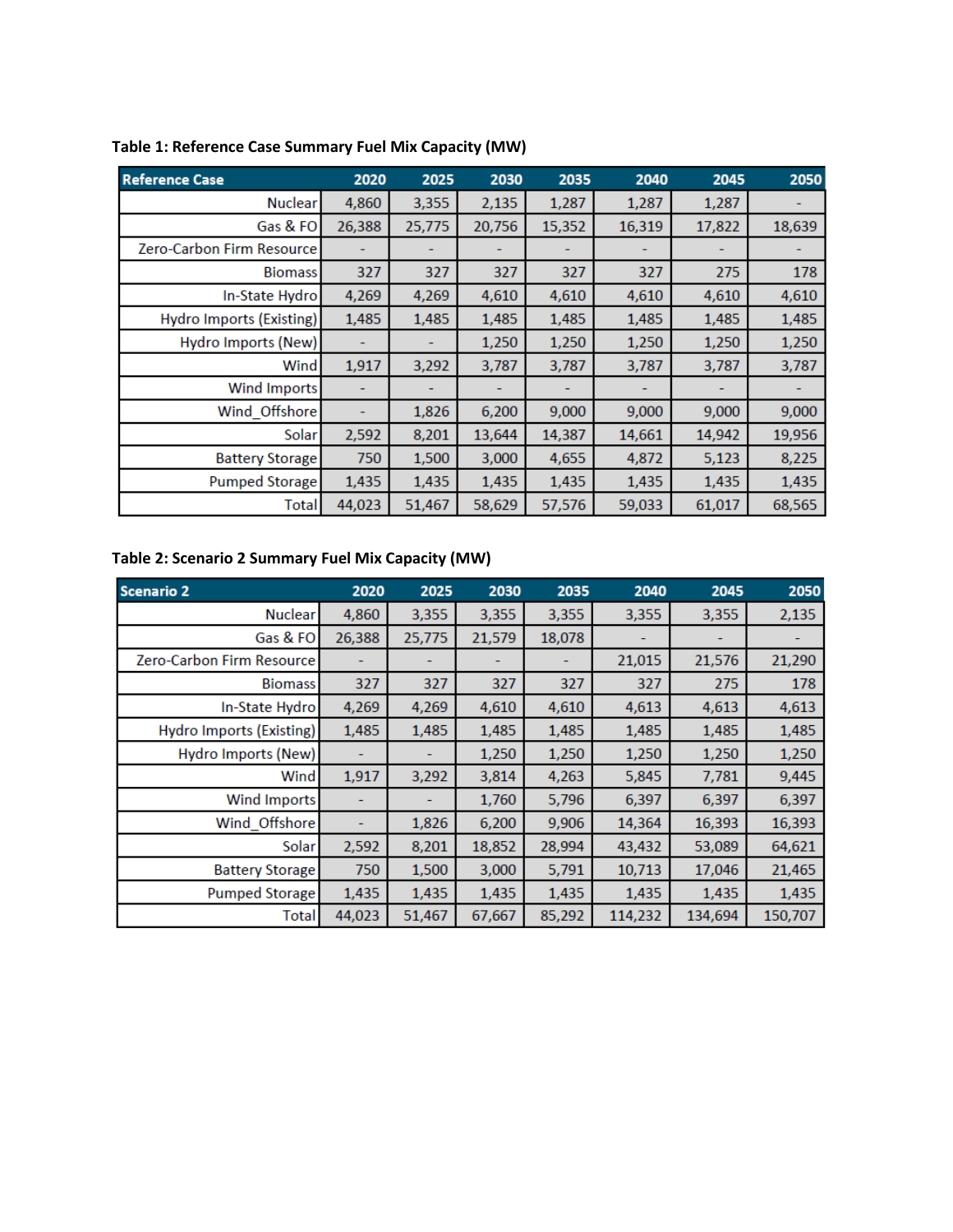| <b>Scenario 3</b>          | 2020   | 2025   | 2030   | 2035   | 2040    | 2045    | 2050    |
|----------------------------|--------|--------|--------|--------|---------|---------|---------|
| <b>Nuclear</b>             | 4,860  | 3,355  | 3,355  | 3,355  | 3,355   | 3,355   | 2,135   |
| Gas & FO                   | 26,388 | 25,775 | 22,398 | 14,292 |         |         |         |
| Zero-Carbon Firm Resource  |        |        |        | 5,489  | 23,522  | 25,230  | 25,359  |
| <b>Biomass</b>             | 327    | 327    | 327    | 327    | 327     | 275     | 178     |
| In-State Hydro             | 4,269  | 4,269  | 4,610  | 4,613  | 4,613   | 4,613   | 4,613   |
| Hydro Imports (Existing)   | 1,485  | 1,485  | 1,485  | 1,485  | 1,485   | 1,485   | 1,485   |
| <b>Hydro Imports (New)</b> |        |        | 1,250  | 1,250  | 1,250   | 1,250   | 1,250   |
| Wind                       | 1,917  | 3,292  | 4,600  | 5,220  | 6,126   | 8,250   | 10,154  |
| <b>Wind Imports</b>        |        |        | 2,421  | 5,448  | 6,397   | 6,593   | 6,593   |
| Wind Offshore              |        | 1,826  | 6,600  | 10,423 | 16,756  | 19,278  | 19,278  |
| Solar                      | 2,592  | 8,201  | 16,762 | 28,625 | 41,420  | 49,042  | 60,604  |
| <b>Battery Storage</b>     | 750    | 1,500  | 3,000  | 8,090  | 12,207  | 16,383  | 19,212  |
| <b>Pumped Storage</b>      | 1,435  | 1,435  | 1,435  | 1,435  | 1,435   | 1,435   | 1,435   |
| Total                      | 44,023 | 51,467 | 68,244 | 90,054 | 118,894 | 137,190 | 152,297 |

#### **Table 3: Scenario 3 Summary Fuel Mix Capacity (MW)**

#### **Table 4: Scenario 4: Summary Fuel Mix Capacity (MW)**

| <b>Scenario 4</b>               | 2020   | 2025   | 2030   | 2035   | 2040    | 2045    | 2050    |
|---------------------------------|--------|--------|--------|--------|---------|---------|---------|
| <b>Nuclear</b>                  | 4,860  | 3,355  | 3,355  | 3,355  | 3,355   | 3,355   | 2,135   |
| Gas & FO                        | 26,388 | 25,775 | 21,579 | 20,326 |         |         |         |
| Zero-Carbon Firm Resource       |        |        |        |        | 23,676  | 24,333  | 24,048  |
| <b>Biomass</b>                  | 327    | 327    | 327    | 327    | 327     | 275     | 178     |
| In-State Hydro                  | 4,269  | 4,269  | 4,610  | 4,613  | 4,613   | 4,613   | 4,613   |
| <b>Hydro Imports (Existing)</b> | 1,485  | 1,485  | 1,485  | 1,485  | 1,485   | 1,485   | 1,485   |
| <b>Hydro Imports (New)</b>      |        |        | 1,250  | 1,250  | 1,250   | 1,250   | 1,250   |
| Wind                            | 1,917  | 3,292  | 3,859  | 4,491  | 6,282   | 8,305   | 11,052  |
| <b>Wind Imports</b>             |        |        | 2,649  | 5,970  | 6,397   | 6,397   | 6,397   |
| Wind_Offshore                   |        | 1,826  | 6,600  | 9,967  | 15,875  | 18,066  | 18,310  |
| Solar                           | 2,592  | 8,201  | 18,060 | 29,841 | 41,623  | 53,450  | 65,210  |
| <b>Battery Storage</b>          | 750    | 1,500  | 3,000  | 6,311  | 11,576  | 18,973  | 22,956  |
| Pumped Storage                  | 1,435  | 1,435  | 1,435  | 1,435  | 1,435   | 1,435   | 1,435   |
| Total                           | 44,023 | 51,467 | 68,210 | 89,373 | 117,896 | 141,938 | 159,070 |

The Integration Analysis spreadsheet states that "Resources with 'indefinite' lifetimes are assumed to remain online throughout the study period." I assume that means that the 2020 wind capacity of 1.917 MW in 2020 is not replaced in the total capacity in 2040, 20 years later. Table 5 shows that assumption under-estimates the resource builds in the wind, solar, and energy storage resource categories significantly. If those resource builds are not included then the costs are underestimated too.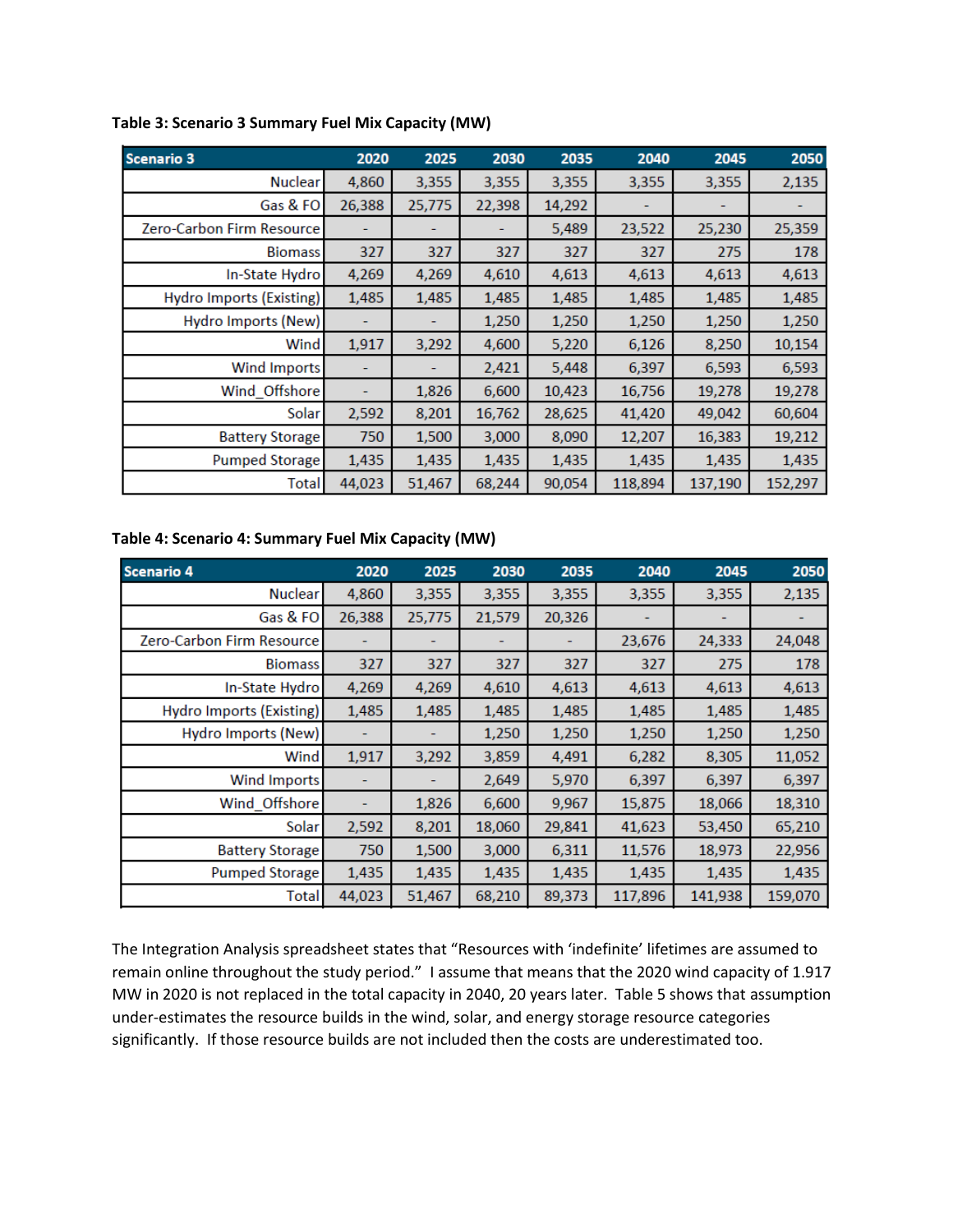| <b>Scenario 2</b>      | <b>Lifetime</b> | 2025 | 2030 | 2035 | 2040                     | 2045  | 2050  | <b>Total</b> |
|------------------------|-----------------|------|------|------|--------------------------|-------|-------|--------------|
| Wind                   | 20              |      |      |      | 1,917                    | 1,376 | 522   | 3,814        |
| Wind Offshore          | 20              |      |      |      | $\overline{\phantom{a}}$ | 1,826 | 4,374 | 6,200        |
| <b>Solar</b>           | 25              |      |      |      | 14,438                   | 2.592 | 5.610 | 22,639       |
| <b>Battery Storage</b> | 10              |      | 750  | 750  | 1,500                    | 2,791 | 4,922 | 10,713       |

#### **Table 5: Additional Capacity Installed for replacement at expected lifetime**

| <b>Scenario 3</b>      | <b>Lifetime</b> | 2025 | 2030 | 2035 | 2040   | 2045  | 2050  | Total  |
|------------------------|-----------------|------|------|------|--------|-------|-------|--------|
| Wind                   | 20              |      |      |      | 1.917  | 1,376 | 1,308 | 4,600  |
| Wind Offshore          | 20              |      |      |      | -      | 1.826 | 4,774 | 6,600  |
| Solar <sup>1</sup>     | 25              |      |      |      | 12,795 | 2.592 | 5,610 | 20,996 |
| <b>Battery Storage</b> | 10              |      | 750  | 750  | 1.500  | 5.090 | 4,117 | 12,207 |

| <b>Scenario 4</b>      | Lifetime | 2025 | 2030 | 2035 | 2040                     | 2045  | 2050  | Total  |
|------------------------|----------|------|------|------|--------------------------|-------|-------|--------|
| Windl                  | 20       |      |      |      | 1,917                    | 1,376 | 567   | 3,859  |
| Wind Offshore          | 20       |      |      |      | $\overline{\phantom{a}}$ | 1,826 | 4,774 | 6,600  |
| Solar <sup>1</sup>     | 25.      |      |      |      | 11.782                   | 2.592 | 5.610 | 19,983 |
| <b>Battery Storage</b> | 10       |      | 750  | 750  | 1,500                    | 3,311 | 5,266 | 11,576 |

| <b>Reference Case</b>  | Lifetime | 2025 | 2030 | 2035 | 2040  | 2045  | 2050  | Total |
|------------------------|----------|------|------|------|-------|-------|-------|-------|
| Wind                   | 20       |      |      |      | 1.917 | 1.376 | 494   | 3,787 |
| Wind Offshore          | 20       |      |      |      | -     | 1.826 | 4,374 | 6,200 |
| Solar <sup>1</sup>     | 25.      |      |      |      | 274   | 2.592 | 5,610 | 8,475 |
| <b>Battery Storage</b> | 10       |      | 750  | 750  | 1.500 | 1,655 | 217   | 4,872 |

Using an indefinite retirement date for these resources underestimates the total builds needed for 2050. For land-based wind between 3,814 MW and 4,600 MW are not included and for offshore wind between 6,200 and 6,600 MW are not included. The amount of solar not included ranges between 22,639 MW and 19,983 MW. Finally, for battery storage between 10,713 MW and 12,207 MW of additional resources will be need to be developed to meet the 2050 projected value.

Another way to look at the exclusion of these resources is that land-based wind development costs could be up to 45% higher than the projections that don't include reasonable retirement dates because that much more of the resource needs to be developed. Off-shore wind costs could be up to 38% higher, solar costs could be up to 35% higher, and battery storage could be up to 64% higher than projections that exclude reasonable retirement dates.

I have questions for the Climate Action Council. Why shouldn't reasonable retirement dates be included in the Final Scoping Plan. What would the revised costs be if retirements were included? The operational characteristics of battery storage affect expected lifetimes. What did the Integration Analysis assume for thermal management and discharge characteristics? Were those factors included in the estimates of the projected capacity resources?